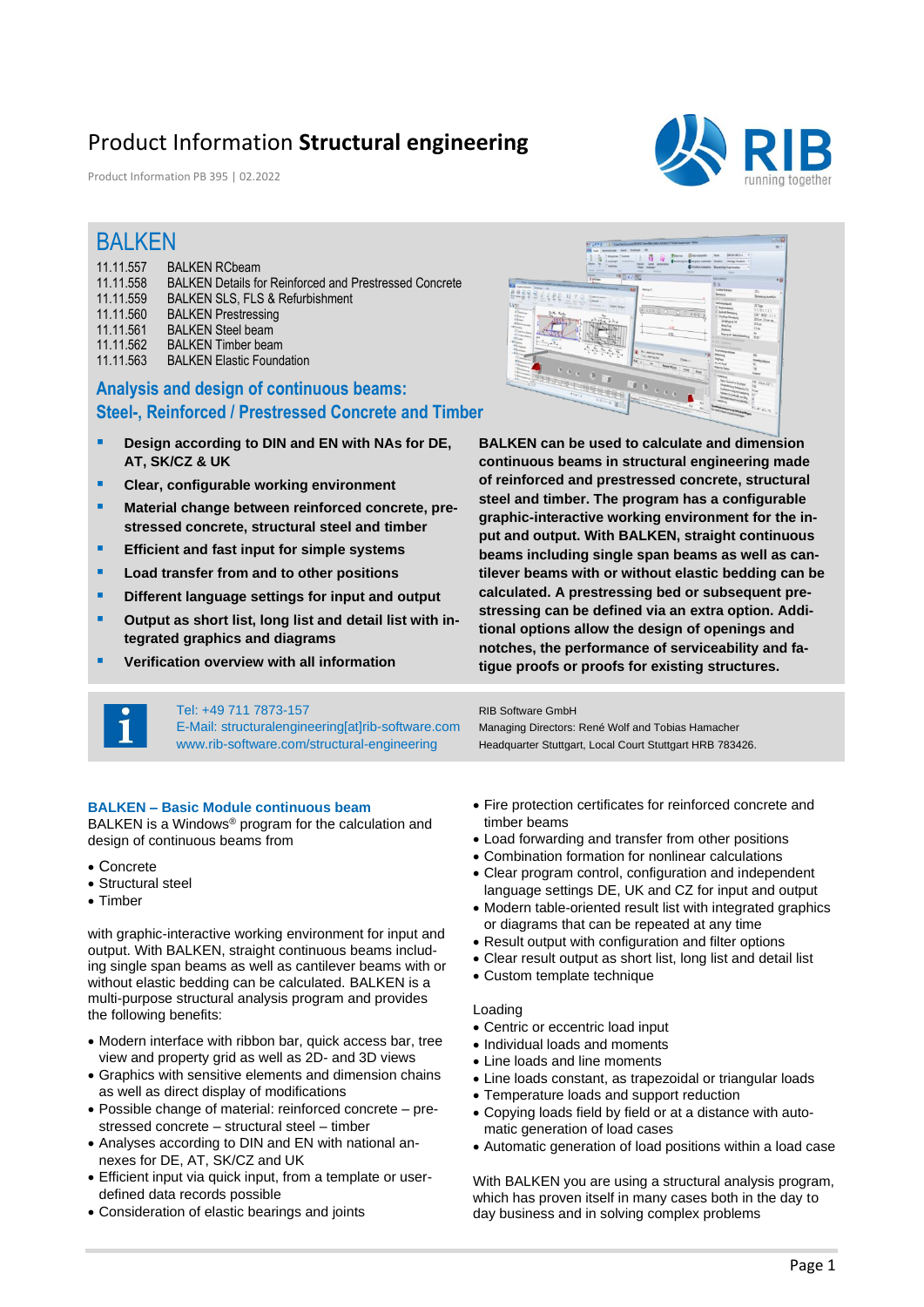# Product Information

#### **Option - Continuous RC beam**

The uniaxial reinforced concrete design is possible according to DIN 1045-1, EN 1992-1 and the corresponding national annexes for DE, AT, SK/CZ and UK. The following tasks can be solved with BALKEN:

- Homogeneous rectangular, T-beam, slab, standard Ibeam cross-sections with variable web and flange thicknesses as well as upstand beam cross-sections
- Typified cross-section gradients
- Arbitrarily variable cross-section gradient including cross-section offsets
- Simply symmetric in special cases also asymmetric cross-section shapes are possible
- Structural systems with an unlimited number of spans and automatic
- Consideration of the effective slab widths for the stress resultant calculation
- Display of requires reinforcement
- Optional use of normal-strength concretes (up to C50/60), high-strength concretes (C55/67 up to C100/115), ultra-high strength concrete (UHC140)
- Reinforcing steel reinforcement (up to B550), highstrength reinforcing steel reinforcement (SAS670) or glass fibre reinforcement (ComBAR®)
- Rigid or elastic support with automatic calculation of the spring coefficients
- Reliable generation of design combinations with load case attributes
- Automatic generation of load cases by copying span by span or with a certain distance
- Single loads, line loads, trapezoidal and triangular loads, temperature loads and support settlement
- Loads can be applied centric or eccentric
- Automatic generation of load positions in a load case



- Linear stress resultant calculation with automatic generation of all design combinations
- Linear stress resultant calculation with moment redistribution under consideration of the distribution boundaries
- Moment round-off and automatic consideration of the minimum restraint and loads close to a support
- Nonlinear determination of internal forces for elastic bedded beams with failure of bedding
- Complete reinforced concrete design in the ULS
- Minimum and ductility reinforcement
- Bending bearing capacity due to N-M-interaction
- Consideration of reinforcement rules
- Shear bearing capacity due to V-T-VT interaction
- Flange connecting reinforcement
- Composite joint
- Tabular fire protection

#### **Option - Prestressing**

- Single-level prestressing pretensioned or post-tensioned
- Database with all current prestressing methods
- Prestressing with up to 4 prestressing conditions per side including wedge slip
- Prestressed concrete design under consideration of creep, shrinkage and relaxation  $(t = 7, 28, 36500 d)$
- Tensile splitting reinforcement for pretensioning



#### **Option - Detail design**

- Design of geometrical discontinuity areas for small and large openings (recesses) according to DAfStb Heft 399/599 and DAfStb Heft 459
- Post design for openings closely spaced < 0,8 h
- Design of geometrical discontinuity areas for offset supports (notches)



#### **Option – Additional design for SLS, FLS and refurbishment**

- Complete reinforced concrete design in the SLS, FLS and refurbishment
- Minimum reinforcement for the crack width of thin and thick structural members
- Minimum reinforcement due to discharge of the hydration heat for slabs
- Limitation of the crack width
- Limitation of concrete and steel stresses II
- Limitation of the deformations in the uncracked state
- Limitation of the effective deformations in the cracked state for leff/250 and leff/500
- Deformations optionally for quasi-permanent, frequent or rare combination of actions
- Analysis against fatigue of the longitudinal reinforcement stage 2
- Verification against fatigue of concrete pressure stage 2